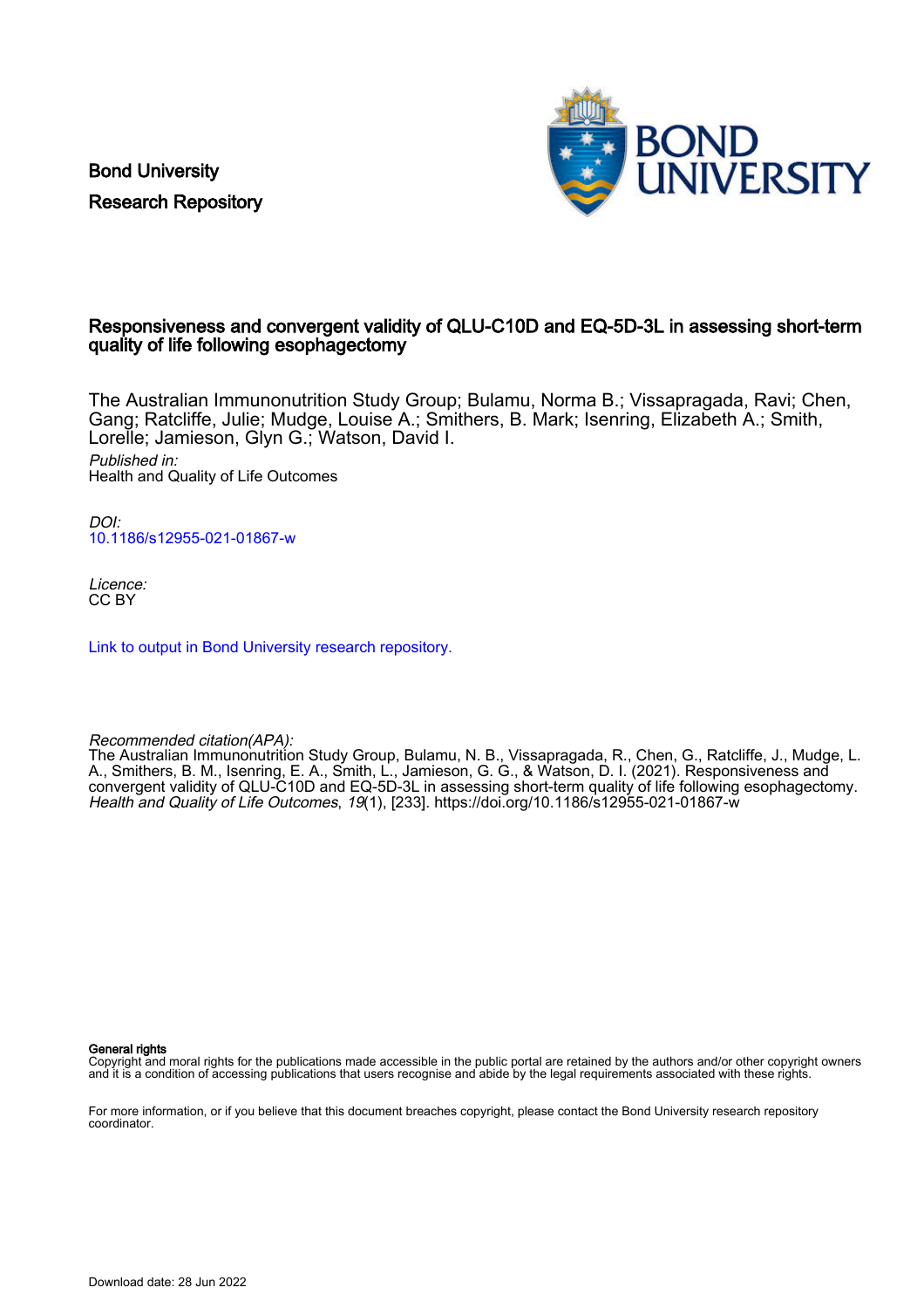# **RESEARCH**

# **Open Access**



# Responsiveness and convergent validity of QLU-C10D and EQ-5D-3L in assessing short-term quality of life following esophagectomy

Norma B. Bulamu<sup>1</sup><sup>®</sup>[,](http://orcid.org/0000-0003-4822-4858) Ravi Vissapragada<sup>1,2</sup>, Gang Chen<sup>3</sup>, Julie Ratcliffe<sup>4</sup>, Louise A. Mudge<sup>5</sup>, B. Mark Smithers<sup>6</sup>, Elizabeth A. Isenring<sup>7</sup>, Lorelle Smith<sup>8</sup>, Glyn G. Jamieson<sup>5</sup> and David I. Watson<sup>1,2\*</sup> on behalf of The Australian Immunonutrition Study Group

# **Abstract**

**Aim:** This study assessed the responsiveness and convergent validity of two preference-based measures; the newly developed cancer-specifc EORTC Quality of Life Utility Measure-Core 10 dimensions (QLU-C10D) relative to the generic three-level version of the EuroQol 5 dimensions (EQ-5D-3L) in evaluating short-term health related quality of life (HRQoL) outcomes after esophagectomy.

**Methods:** Participants were enrolled in a multicentre randomised controlled trial to determine the impact of preoperative and postoperative immunonutrition versus standard nutrition in patients with esophageal cancer. HRQoL was assessed seven days before and 42 days after esophagectomy. Standardized Response Mean and Efect Size were calculated to assess responsiveness. Ceiling efects for each dimension were calculated as the proportion of the best level responses for that dimension at follow-up/post-operatively. Convergent validity was assessed using Spearman's correlation and the level of agreement was explored using Bland–Altman plots.

**Results:** Data from 164 respondents (mean age: 63 years, 81% male) were analysed. HRQoL signifcantly reduced on both measures with large efect sizes (>0.80), and a greater mean diference (0.29 compared to 0.16) on QLU-C10D. Both measures had ceiling efects (>15%) on all dimensions at baseline. Following esophagectomy, ceiling efects were observed with self-care (86%), mobility (67%), anxiety/depression (55%) and pain/discomfort (19%) dimensions on EQ-5D-3L. For QLU-C10D ceiling efects were observed with emotional function (53%), physical function (16%), nausea (35%), sleep (31%), bowel problems (21%) and pain (20%). A strong correlation ( $r=0.71$ ) was observed between EQ-5D-3L anxiety and QLU-C10D emotional function dimensions. Good agreement (3.7% observations outside the limits of agreement) was observed between the utility scores.

**Conclusion:** The QLU-C10D is comparable to the more widely applied generic EQ-5D-3L, however, QLU-C10D was more sensitive to short-term utility changes following esophagectomy. Cognisant of requirements by policy makers to apply generic utility measures in cost effectiveness studies, the disease-specific QLU-C10D should be used alongside the generic measures like EQ-5D-3L.

<sup>&</sup>lt;sup>1</sup> Flinders Health and Medical Research Institute, College of Medicine and Public Health, Flinders University, Adelaide, South Australia, Australia Full list of author information is available at the end of the article



© The Author(s) 2021. **Open Access** This article is licensed under a Creative Commons Attribution 4.0 International License, which permits use, sharing, adaptation, distribution and reproduction in any medium or format, as long as you give appropriate credit to the original author(s) and the source, provide a link to the Creative Commons licence, and indicate if changes were made. The images or other third party material in this article are included in the article's Creative Commons licence, unless indicated otherwise in a credit line to the material. If material is not included in the article's Creative Commons licence and your intended use is not permitted by statutory regulation or exceeds the permitted use, you will need to obtain permission directly from the copyright holder. To view a copy of this licence, visit [http://creativecommons.org/licenses/by/4.0/.](http://creativecommons.org/licenses/by/4.0/) The Creative Commons Public Domain Dedication waiver ([http://creativeco](http://creativecommons.org/publicdomain/zero/1.0/) [mmons.org/publicdomain/zero/1.0/](http://creativecommons.org/publicdomain/zero/1.0/)) applies to the data made available in this article, unless otherwise stated in a credit line to the data.

<sup>\*</sup>Correspondence: david.watson@finders.edu.au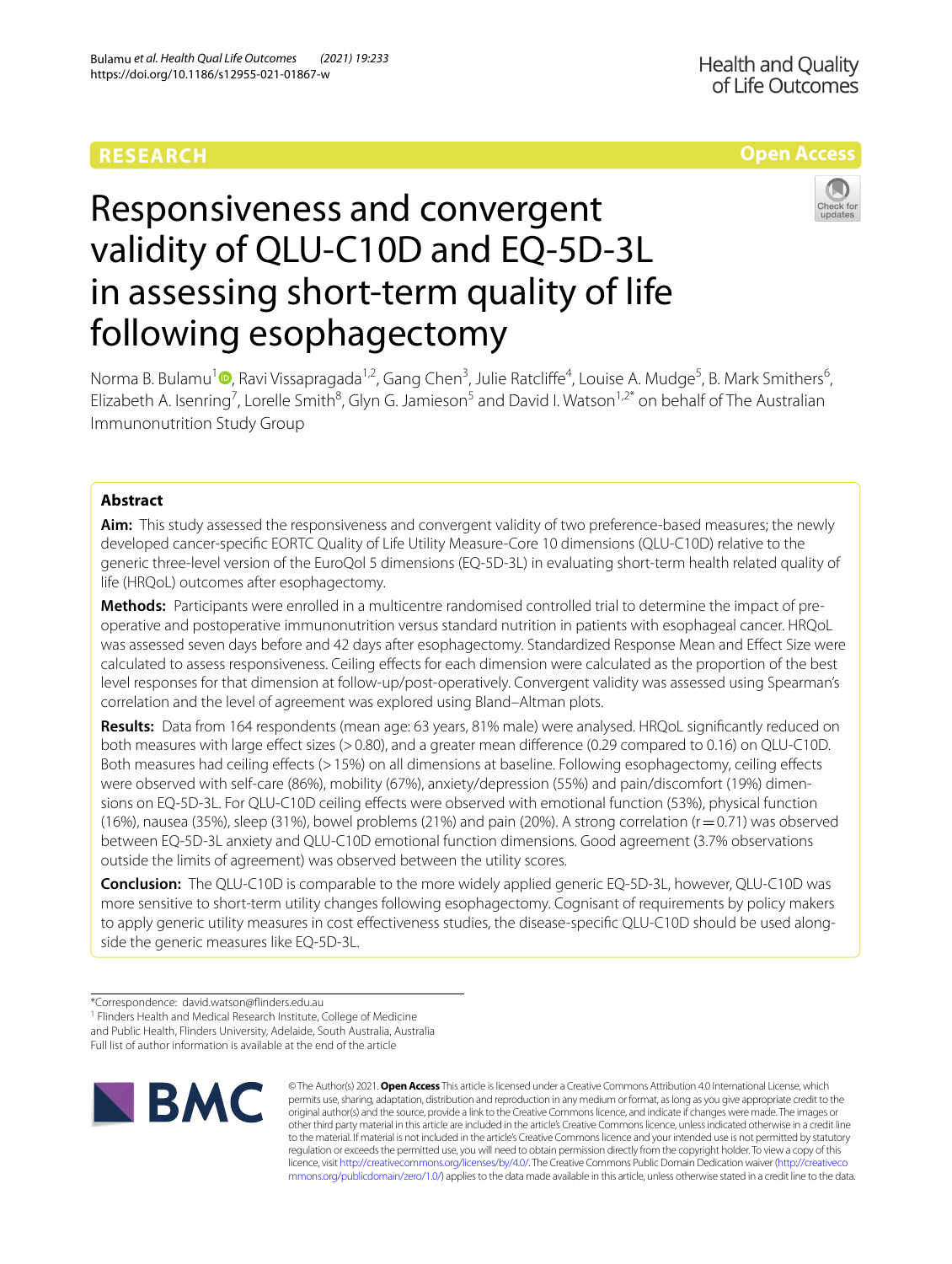*Trial registration*: The trial was registered with the Australian New Zealand Clinical Trial Registry (ACTRN12611000178943) on the 15th of February 2011.

**Keywords:** Health related quality of life, QLU-C10D, EQ-5D-3L, Responsiveness, Convergent validity, Ceiling efects, Esophagectomy

# **Introduction**

Esophageal cancer is the 8th most common cancer in the world with a global incidence of 6.7 per 100,000 and a generally poor prognosis  $[1, 2]$  $[1, 2]$  $[1, 2]$  $[1, 2]$ . There are two major subtypes, squamous cell carcinoma (ESCC) and adenocarcinoma (EAC). Overall 5-year survival rates for populations developing these cancers are reported to be  $17-20\%$  [[3\]](#page-10-2). The majority of patients present with vague symptoms including difficulty in swallowing and weight loss, with diagnosis obtained using endoscopy and biopsy. Treatment for EAC depends on TNM staging  $(T = tumour growth through tissue, N = nodal involve$ ment and M=metastatic involvement). Uni-modality treatment involves surgery or endoscopic resection, dual modality involves chemotherapy and radiation while tri-modality involves surgery, chemotherapy and radiation. Uni-modality treatment is preferred for the earliest stages of cancer. Surgery for EAC or esophagectomy is an invasive operation involving access to thorax and abdomen. Parts of the esophagus and stomach are resected along with adjacent lymph nodes followed by anastomosis of the reshaped stomach to the remaining esophagus [[4\]](#page-10-3). Overall, treatment for esophageal cancer is expensive, resource intensive, and carries a high morbidity and quality of life detriments [[5,](#page-10-4) [6\]](#page-10-5). It is important to understand the QoL experienced by patients undergoing treatment to guide tailoring of interventions and patient information but also to inform health funding decisions.

A plethora of instruments exist for the assessment of quality-of-life outcomes, including both generic and condition-specifc measures, which can be preference based, also refered to as mulit-attribute utility instruments (MAUIs) or non-preference based. Preference-based instruments facilitate the calculation of quality-adjusted life years (QALYs) and are therefore suitable for application in cost-utility analysis (CUA). Decision making bodies including the National Institute for Health and Care Excellence (NICE) in the United Kingdom, and the Pharmaceutical Benefts Advisory Committee (PBAC) and Medical Services Advisory Committee (MSAC) in Australia, require the use of generic MAUIs such as the Euro-Qol 5-dimensions EQ-5D (EQ-5D-3L and EQ-5D-5L) in submissions of economic evaluations of cost efectiveness evidence [[7,](#page-10-6) [8](#page-10-7)]. However, it has been argued that generic measures are not as sensitive to changes in quality of life, particularly in cancer, and thus may not adequately refect quality of life detriments or gains in these conditions which would ultimately afect any QALY estimations undertaken  $[9, 10]$  $[9, 10]$  $[9, 10]$ . This has led to the development of cancer-specifc MAUIs such as the European Organization for Research and Treatment of Cancer Eight dimensions (EORTC-8D) and EORTC Quality of Life Utility Measure-Core 10 dimensions (QLU-C10D), which are both derived from the non-preference-based EORTC Core Quality of Life Questionnaire (EORTC QLQ-C30) [[11,](#page-10-10) [12](#page-10-11)].

The EORTC-8D has eight dimensions obtained from 10 of the 30 items of QLQ-C30. It has four functional scales including physical functioning, role functioning, emotional functioning, and social functioning, and four symptom scales of pain, fatigue and sleep disturbances, nausea and lastly constipation and diarrhoea. This instrument generates a total of 81,920 health states [\[12](#page-10-11)]. Health states were valued by a general population sample in the United Kingdom using the time trade-of valuation method  $[13]$  $[13]$  $[13]$ . The newer MAUI, QLU-C10D, is an extension of the work done in developing the EORTC-8D [[11](#page-10-10), [14\]](#page-11-0). It has four functional scales and six symptom scales obtained from 13 out of the 30 items of QLQ-C30 [\[11](#page-10-10)]. The functional scales are similar but the symptom scales also include appetite and bowel problems instead of constipation and diarrhoea. QLU-C10D generates 1,048,576 health states and a value set generated from an Australian general population sample using discrete choice experiments methodology [\[14](#page-11-0)]. Although both measures are obtained from QLQ-C30, they are diferent in some respects. Emotional functioning, physical functioning, fatigue, nausea and bowel problems are obtained from the same QLQ-C30 items for both measures; however, physical functioning has four levels in QLU-C10D and fve levels in EORTC-8D. Role functioning, social functioning and pain are obtained from diferent items for both measures and QLU-C10D has two more dimensions, sleep and appetite which are not present in the EORTC-8D [[11\]](#page-10-10).

Given both preference-based generic and cancer-specifc MAUIs are available to measure and value health related quality of life (HRQoL) in cancer patient populations, it is important to understand the relative psychometric performance of these instruments in clinical trials. Two studies that compared the generic EQ-5D-3L and EORTC-8D found that although both measures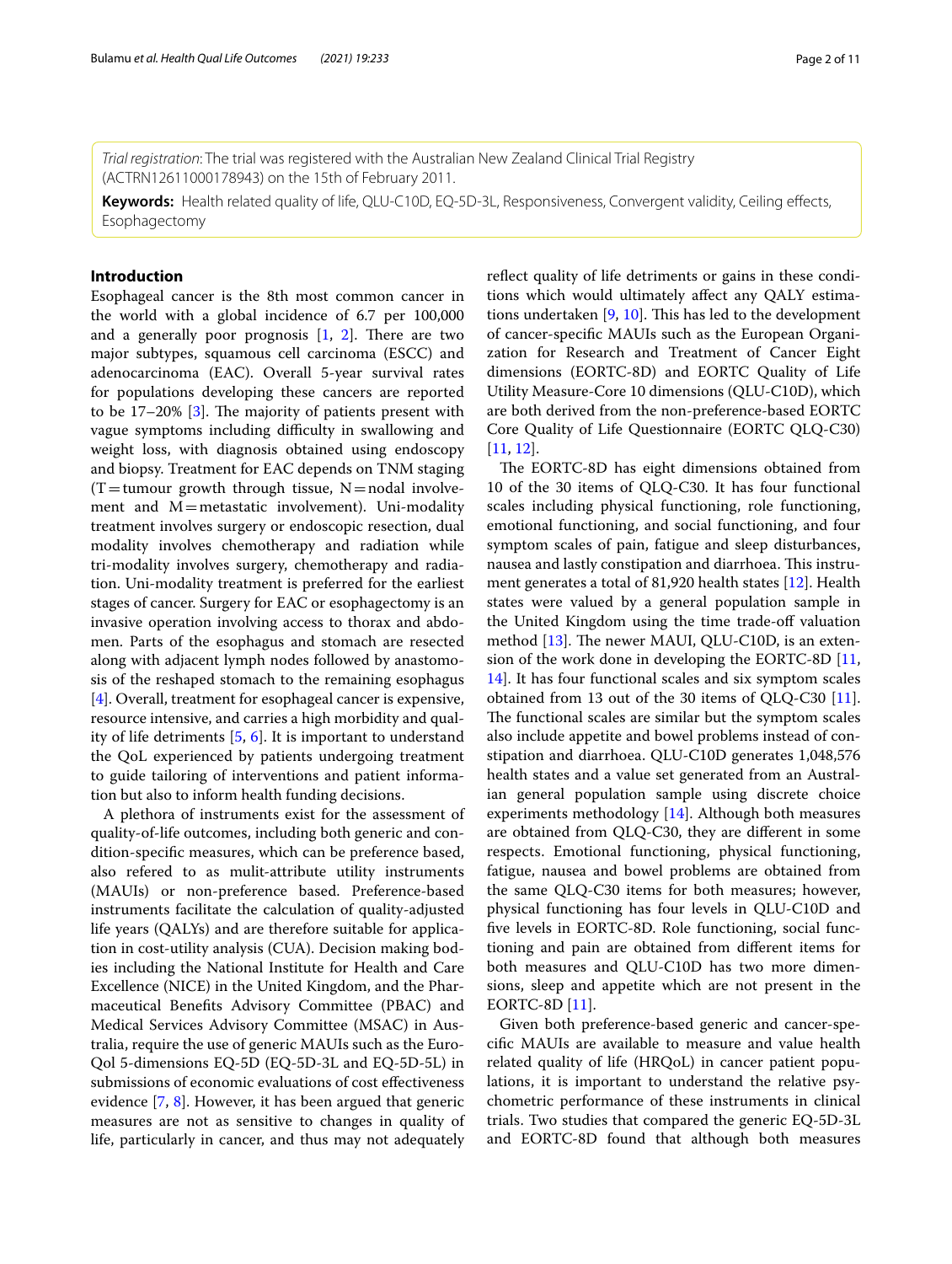had similar discriminatory power, the calculated QALYs based on EQ-5D-3L were signifcantly lower than those obtained using EORTC-8D  $[9, 15]$  $[9, 15]$  $[9, 15]$  $[9, 15]$ . This inconsistency could lead to substantial opposite conclusions as to whether an intervention should be regarded as costefective or not, and this is critical for resource intensive and high morbidity interventions like esophagectomy.

Unlike the EORTC-8D, there is a lack of longitudinal evidence on the comparisons of psychometric properties between the newly developed QLU-C10D and EQ-5D-3L or any generic MAUIs. This paper aimed to contribute to the literature by assessing the responsiveness and convergent validity of the newly developed cancer-specifc QLU-C10D relative to the generic EQ-5D-3L in the context of short-term quality of life/utilities after esophagectomy for esophageal cancer.

# **Methods**

# **Sample**

This analysis was undertaken from a pooled sample of patients participating in a randomised control trial, the details of which are reported elsewhere [\[16](#page-11-2)]. Briefy, patients were randomised into four groups to receive an immunonutrition supplement or standard nutrition without added immunonutrients; (1) before but not after; (2) after but not before; (3) both before and after; and (4) none before or after esophagectomy. Quality of life was assessed seven days before and 42 days after esophagectomy. As briefy stated in an earlier publication there were no signifcant diferences in quality of life or clinical outcomes between the groups before and after esophagectomy [[16\]](#page-11-2). In this paper data was analysed as a pooled sample including all patients with both baseline (pre-operative) and follow-up (post-operative) quality of life scores on the EORTC QLQ-C30 and EQ-5D-3L measures. Patients were excluded from this analysis if they had any missing value of these two quality of life measures at any timepoint.

# **Quality of life assessment**

Quality of life was assessed using the self-administered and widely validated generic utility-based EQ-5D-3L [[17\]](#page-11-3) and the cancer specific EORTC-QLQ-C30  $[18]$  $[18]$ . The EQ-5D-3L descriptive system comprises fve dimensions: mobility, self-care, usual activities, pain/discomfort and anxiety/depression with 3 levels for each dimension: no problems, some problems, and extreme problems. The EQ-5D-3L was scored using an Australian-specifc tariff  $[19]$  $[19]$ . The QLQ-C30 has one global HRQoL scale, five functional scales (physical, role, emotional, cognitive, social), three symptom scales (fatigue, nausea or vomiting, pain) and six single items (sleeping disorders, appetite loss, dyspnoea, diarrhoea, constipation, and fnancial problems). Each item has four alternative responses (1- not at all; 2- a little; 3-quite a bit; 4-very much). Responses to the QLQ-C30 were mapped onto the cancer specifc preference based QLU-C10D to generate utility scores using an Australian-specifc scoring algorithm developed by Norman et al. [\[14](#page-11-0)] for this purpose. Research has showed that country-specifc value sets, where available, are preferable when evaluating interventions in that country/region [[20,](#page-11-6) [21](#page-11-7)]. As such, although both EORTC-8D and QLU-C10D utilities can be derived from the QLQ-C30, QLU-C10D was preferable in this context because it's health states have been valued by an Australian general population sample.

# **Data analysis**

Data was analysed using Stata (StataCorp, College Station, TX, USA) [[22\]](#page-11-8). Normally distributed data was analysed with one-way analysis of variance (ANOVA), and Kruskal–Wallis H test was used for analysis of non-normally distributed data. A p-value  $< 0.05$  was considered statistically signifcant.

# *Mean diference*

Utility scores for EQ-5D-3L [[19](#page-11-5)] and QLU-C10D [[14](#page-11-0)] were generated based on Australian general population scoring algorithms pertaining to each instrument. Basic descriptive statistics including means, medians and ranges were compared for each instrument at baseline and follow-up. The clinically important mean difference (MCID) for EQ-5D-3L when used in populations with cancer varies from  $0.07 - 0.12$  [[23\]](#page-11-9). A change of > 10 with the EORTC QLQ-C30 is considered clinically relevant and  $>$  20 as strongly relevant  $[24]$  $[24]$  $[24]$ .

# *Responsiveness*

To assess responsiveness (i.e. the ability of an instrument to detect changes in response to esophagectomy in this study), two statistical tests were applied, including the Standardized Response Mean (SRM) and Efect Size (ES) [\[25\]](#page-11-11). They are calculated as  $ES = ratio$  of the mean change to the standard deviation of scores at baseline statistic and the  $SRM$ =ratio of the mean change to the standard deviation of that change. For ES scores, the recommended minimum effect size $=0.41$ , moderate effect =  $1.15$  and strong effect =  $2.70$  [ $26$ ]. SRM scores of<0.20=trivial efect, 0.20–<0.50=small efect, 0.50–  $0.80$  = moderate effect, >  $0.80$  = large effect [[27\]](#page-11-13).

# *Ceiling efects*

Ceiling efect is a measure of how accurately an instrument measures the intended domain by considering the proportion of respondents who achieve the highest level of the domains or the highest score of the instrument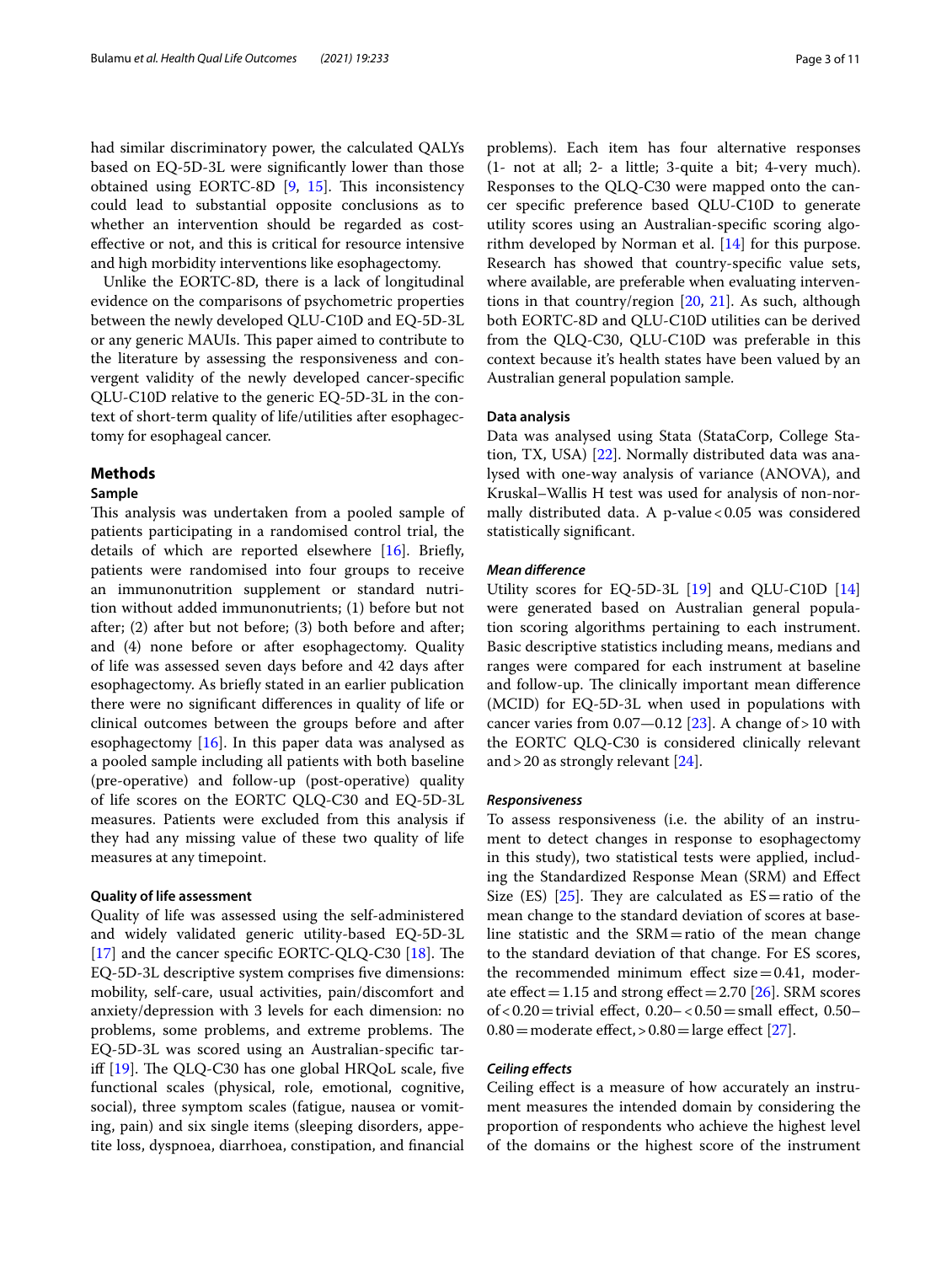[[28\]](#page-11-14). Ceiling efects are present 'if more than 15–20% of respondents achieved the best possible score' [[29,](#page-11-15) [30](#page-11-16)]. Ceiling efects were calculated at both baseline and follow-up. The ceiling effect for EQ-5D-3L was calculated as the proportion of 'no problem' responses on each dimension and the proportion of 'no problem' in all dimensions. Similarly, for the QLU-C10D the ceiling efect was calculated as the proportion of level 1 (no trouble/limitation) on each dimension as well as on all dimensions. Ceiling efects were further explored by selecting those reporting full health in one instrument to see what they report in the other instrument. Lower ceiling efects suggest greater discriminant ability.

# *Convergent validity*

Convergent validity was explored between dimensions measuring similar constructs on both measures such as mobility and physical function, pain/discomfort and pain [[31](#page-11-17), [32](#page-11-18)]. Correlations were classifed as very weak  $(r=0-0.2)$ , weak  $(r=0.2-0.4)$ , moderate  $(r=0.4-0.7)$ , strong (r = 0.7–0.9) or very strong (r = 0.9–1.0) [[27\]](#page-11-13).

# *Agreement*

The limits of agreement between the instruments were explored using Bland–Altman plots [\[33](#page-11-19), [34\]](#page-11-20). Good agreement was demonstrated by less than 5% of points being outside of the limits of agreement (LOA).

# **Results**

# **Demographics**

164 of the original cohort of 276 patients completed both quality of life questionnaires before and after surgery and were included in the analysis presented in this study. 112 patients were excluded as they only had one set of quality of life data. There were no significant differences in demographic characteristics between patients included  $(n=164)$  in this analysis vs. those excluded  $(n=112)$  for all but two variables. More patients in the excluded group had TNM stage IIIc/4 (14% compared to 4%) and underwent a thoracoscopic esophagectomy (66% compared to 54%)—see Additional fle [1](#page-9-0): Table A1. However, these differences did not translate into diferences in HRQoL outcomes, see Additional fle [1](#page-9-0): Table A2.

Table [1](#page-5-0) summarises the demographic characteristics of the study sample. Participants were predominantly male (81%), mean age was 63 years, with a history of alcohol consumption (66%). The commonest surgical technique (54%) was a "hybrid" esophagectomy entailing and open abdominal phase, thoracoscopic chest phase and anastomosis in the left neck. Most patients had preoperative chemotherapy (79%), and length of the hospital stay was more than 10 days (81%) for most patients.

# **HRQoL mean diference and efect size**

HRQoL reduced between baseline (7 days before) and follow-up (42 days) after esophagectomy on all measures, 0.85–0.69 on EQ-5D-3L, 0.81–0.52 with QLU-C10D, and 84.3 to 62.5 with QLQ-C30 and these changes were statistically signifcant (Table [2](#page-6-0)). The mean score differences for EQ-5D-3L and QLQ-C30 exceeded their respective MCID at 0.16 and 21.6 respectively. The mean difference for QLU-C10D was 0.29 but the MCID for this measure has not yet been established. As such, the MCID for QLQ-C30 was reported and used as a reference. Moderate efect was detected for all measures using  $ES$  ( $> 1.15$  but  $< 2.70$ ) and strong efect using SRM (> 0.80). QLU-C10D was a more responsive measure compared to EQ-5D-3L with a larger ES (1.53 compared to 1.08) and SRM (1.37 compared to 0.84).

# **Ceiling efects**

Distribution of the scores was similar for both measures at baseline and follow-up. However, a clustering of EQ-5D-3L indices at the upper level with a gap between 1 and the lower levels was observed at baseline. Ceiling efects (>15%) were observed on the EQ-5D-3L for all dimensions at baseline and similarly after esophagectomy except for the usual activities dimension (Fig.  $1$ ). The self-care dimension showed the greatest ceiling efect at both baseline (99%) and follow-up (86%). Usual activities and pain showed the greatest (>50%) reduction in ceiling efects between baseline and follow-up.

For QLU-C10D ceiling effects were observed for all dimensions pre-operatively but only with emotional function (53%), physical function (16%), nausea (35%), sleep (31%), bowel problems (21%) and pain (20%) following esophagectomy (Fig. [2](#page-7-0)). Nausea (70%) and emotional function (53%) had the highest ceiling efects at baseline and follow-up respectively. Role function and appetite showed the greatest  $(>50%)$  reduction in ceiling efect between baseline and follow-up.

At baseline 13 (8%) respondents reported full health on both measures, while 55 (34%) reported full health on EQ-5D-3L but not QLU-C10D. Nine respondents (5.5%) reported full health on EQ-5D-3L but none reported full health on QLU-C10D at follow-up. Table [3](#page-7-1) summarises QLU-C10D responses for the respondents who reported full health on EQ-5D-3L but not QLU-C10D at baseline (55) and at follow-up (9). Patients reporting full health with EQ-5D-3L still had problems when the disease specifc measure was used, particularly with social function (51%) and fatigue (67%) at baseline and fatigue (78%) at follow-up where majority had less than the highest domain score.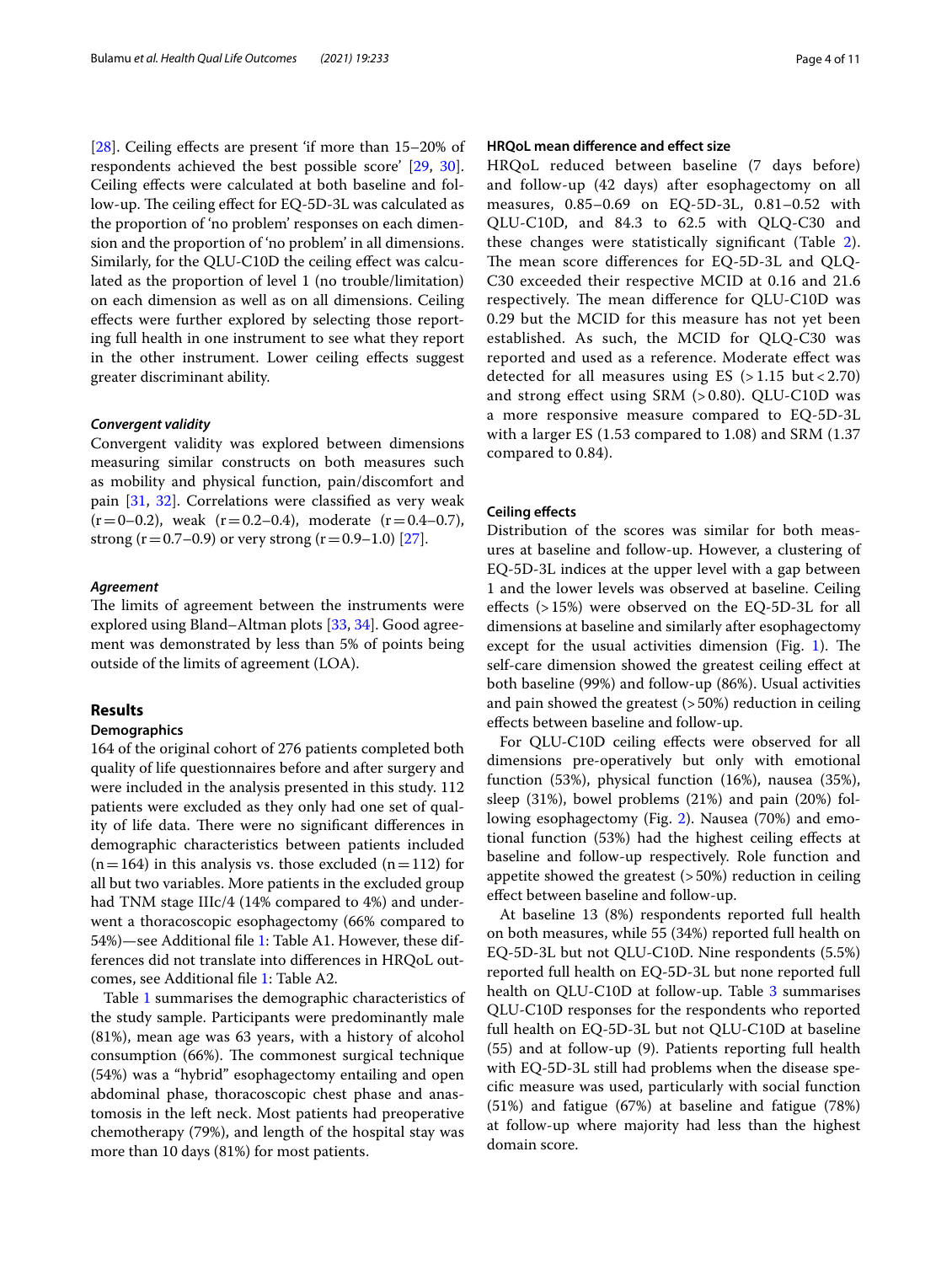# <span id="page-5-0"></span>**Table 1** Demographic and clinical characteristics

| Characteristic                          | <b>Statistics</b> |               |                   |  |  |  |  |
|-----------------------------------------|-------------------|---------------|-------------------|--|--|--|--|
|                                         | n                 | Mean (sd)     | Median (IQR)      |  |  |  |  |
| Demographic variables                   |                   |               |                   |  |  |  |  |
| Age                                     | 164               | 62.9(7.9)     | 63.6 (58.4, 67.9) |  |  |  |  |
| Male Gender (n/%)                       | 133 (81)          |               |                   |  |  |  |  |
| Alcohol (n/%)                           | 106 (66)          |               |                   |  |  |  |  |
| Smoking (n/%)                           | 22(13)            |               |                   |  |  |  |  |
| Clinical variables                      |                   |               |                   |  |  |  |  |
| Hospital length of stay (days)          | 164               | 17(15)        | 13(11, 18)        |  |  |  |  |
| ICU length of stay (days)               | 164               | 4(4)          | 3(1, 5)           |  |  |  |  |
| <b>Blood loss</b>                       | 163               | 268.1 (256.1) | 200 (0, 400)      |  |  |  |  |
| Blood transfusion (units)               | 164               | 0.3(2.0)      | 0(0,0)            |  |  |  |  |
| Tumour length (cm)                      | 114               | 3.9(2.7)      | 3.3(2, 5.5)       |  |  |  |  |
| Total pack years                        | 164               | 16(18)        | 15 (0, 29)        |  |  |  |  |
| Hospital length of stay > 10 days (n/%) | 133 (81)          |               |                   |  |  |  |  |
| Tumour length > 3 cm (n/%)              | 58 (51)           |               |                   |  |  |  |  |
|                                         |                   |               | (n/%)             |  |  |  |  |
| Co-morbidities                          |                   |               |                   |  |  |  |  |
| Hypertension                            |                   |               | 62 (36)           |  |  |  |  |
| <b>Diabetes</b>                         |                   |               | 21(13)            |  |  |  |  |
| $D$ ocpiratoru                          |                   |               | 22 (20)           |  |  |  |  |

| <b>Diabetes</b>                   | 21(13)    |
|-----------------------------------|-----------|
| Respiratory                       | 33 (20)   |
| Cardiac                           | 27(17)    |
| Treatment                         |           |
| Preoperative radiotherapy         | 67(41)    |
| Preoperative chemotherapy         | 129 (79)  |
| ASA score                         |           |
| 1 or 2                            | 111(68.1) |
| 3                                 | 52 (31.9) |
| Pathological T staging            |           |
| $0/1/1a/1b/T$ is                  | 72 (44)   |
| 2/3                               | 92 (56)   |
| TNM staging                       |           |
| 0/IA/IB                           | 75 (46)   |
| II/IIB/IIIA/IIIB                  | 82 (50)   |
| IIIC/4                            | 7(4)      |
| Procedure type                    |           |
| Open chest and abdominal approach | 76 (46)   |
| Hybrid (thoracoscopic)            | 88 (54)   |
|                                   |           |

*ICU*intensive care unit, *IQR*interquartile range, *SD*standard deviation

# **Convergent validity**

Results of the correlation between measures for both utility and dimensions scores are reported in Table [4.](#page-8-0) QLU-C10D and EQ-5D-3L utility score were strongly correlated  $(r=0.71)$ . Correlation between the EQ-5D-3L utility score and QLU-C10D functional domains were moderate  $(r > 0.4)$  but weak correlations  $(r < 0.4)$  were observed with the symptom domains. At the dimension level, anxiety/depression

was strongly correlated  $(r=0.71)$  with emotional function on the QLU-C10D while moderate correlations were observed for mobility and physical function  $(r=0.6)$ , usual activities with role function  $(r=0.68)$ , social function ( $r=0.54$ ), and fatigue ( $r=0.41$ ) as well as pain/discomfort with pain ( $r=0.55$ ). Very weak correlations were observed for pain/discomfort with role function ( $r=0.18$ ), nausea ( $r=0.17$ ) and bowel problems ( $r=0.2$ ), mobility with pain ( $r=0.19$ ) and nausea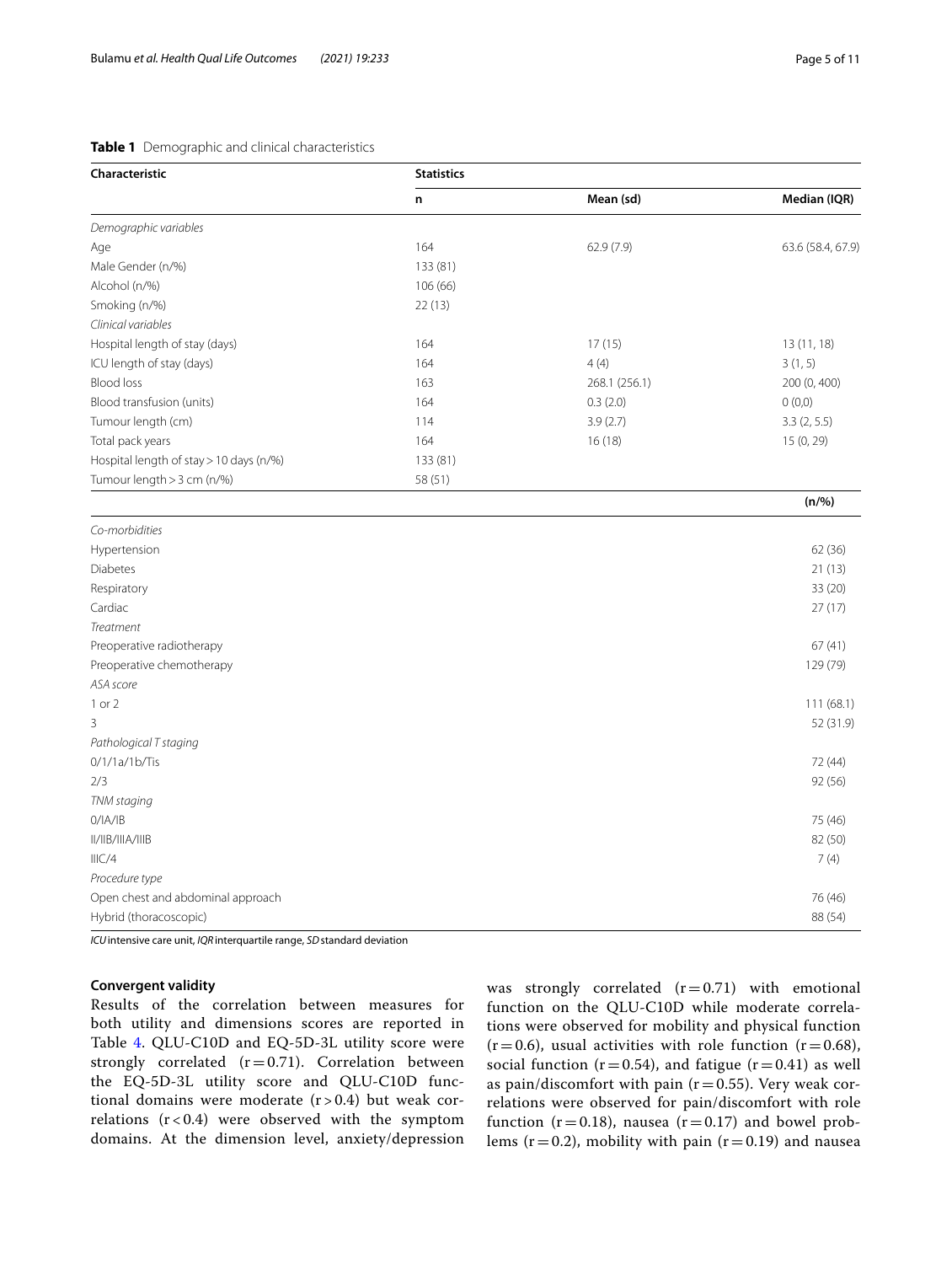# <span id="page-6-0"></span>**Table 2** Descriptive statistics including mean difference and effect size

| EO-5D-3L         | OLU-C10D         | <b>EORTC summary score</b> |
|------------------|------------------|----------------------------|
| 0.85(0.15)       | 0.81(0.16)       | 84.3 (13.1)                |
| 0.69(0.16)       | 0.52(0.22)       | 62.5 (17.9)                |
| 0.16(0.13, 0.19) | 0.29(0.26, 0.32) | 21.6 (18.9, 24.4)          |
| $0.000*$         | $0.000*$         | $0.000*$                   |
| 1.08             | .53              | 1.38                       |
| 0.84             | 1.37             | 1.22                       |
|                  |                  |                            |

 $\frac{a_1}{a_1}$  ttest difference in mean between baseline (7 days before esophagectomy) and follow-up (42 days after esophagectomy)

 $b2$  Cohen's d effect size calculation, recommended minimum effect size = 0.41, moderate effect = 1.15 and strong effect = 2.70

<sup>c3</sup> Standard Response Measure (ratio of the mean change to the standard deviation of that change), < 0.20 = trivial effect, 0.20 - < 0.50 = small effect, 0.50-

 $0.80$  = moderate effect,  $> 0.80$  = large effect

\*Statistically signifcant values at<0.05



<span id="page-6-1"></span> $(r=0.18)$ , as well as usual activities with pain  $(r=0.2)$ and personal care with fatigue  $(r=0.18)$ .

# **Agreement**

The Bland Altman plot (Fig.  $3$ ) showed a small mean difference and good agreement between QLU-C10D and EQ-5D-3L utility scores as only 3.7% observations were outside the limits of agreement.

# **Discussion**

The clinical trial  $[16]$  underpinning the current study compared a homogenous group of patients with esophageal cancer (Table [1](#page-5-0)) who underwent surgical resection and received diferent regimens of nutritional support.

As the outcomes from the trial showed no diferences in clinical and quality of life outcomes between the diferent nutritional support regimens, the data was analysed as a pooled sample in this current paper. This analysis assessed the responsiveness and convergent validity of the cancer specifc QLU-C10D and generic EQ-5D-3L for measurement of short-term HRQoL outcomes following esophagectomy.

As expected, both measures showed statistically signifcant reductions in HRQoL following surgery (Table [2](#page-6-0)). Utility decrements of 0.16 and 0.29 were observed with EQ-5D-3L and QLU-C10D respectively, and that of EQ-5D-3L was clinically signifcant [[23](#page-11-9)]. As the QLU-C10D is a relatively new instrument, there has been no MCID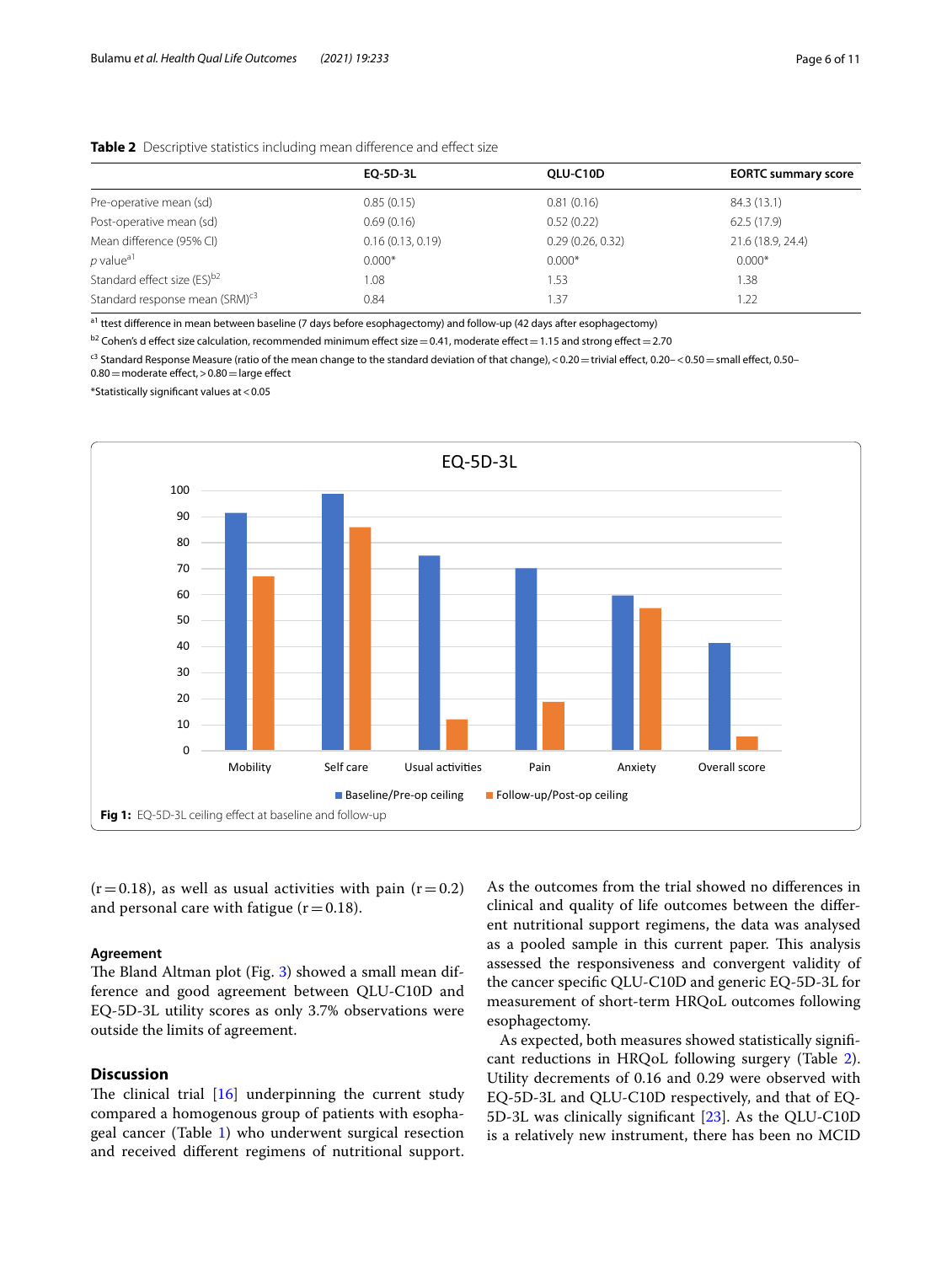

<span id="page-7-1"></span><span id="page-7-0"></span>**Table 3** Distribution of QLU-C10D responses for participants reporting full health on EQ-5D but not on QLU-C10D

| Level               | <b>Functional domains</b> |              |                |                  | Symptoms |                |             |                |                |              |
|---------------------|---------------------------|--------------|----------------|------------------|----------|----------------|-------------|----------------|----------------|--------------|
|                     | Physical                  | Role         | Social         | <b>Emotional</b> | Pain     | Fatigue        | Sleep       | Appetite       | <b>Nausea</b>  | <b>Bowel</b> |
| Baseline $n = 55^a$ |                           |              |                |                  |          |                |             |                |                |              |
| 1 (best)            | 69                        | 80           | 36             | 80               | 87       | 25             | 65          | 73             | 84             | 65           |
| 2                   | 29                        | 18           | 51             | 20               | 13       | 67             | 35          | 24             | 16             | 33           |
| 3                   | 2                         | 2            | 9              | $\mathbf{0}$     | 0        | $\overline{ }$ | $\Omega$    | $\overline{4}$ | $\Omega$       | 0            |
| 4 (worst)           | 0                         | $\mathbf{0}$ | $\overline{4}$ | $\mathbf{0}$     | 0        | 0              | $\Omega$    | $\mathbf{0}$   | $\Omega$       | 2            |
| Follow-up $n = 9^a$ |                           |              |                |                  |          |                |             |                |                |              |
| 1 (best)            | 44                        | 56           | 67             | 89               | 78       | $\mathbf{0}$   | 56          | 33             | 56             | 67           |
| 2                   | 33                        | 33           | 22             | 11               | 22       | 78             | 22          | 22             | 22             | 33           |
| 3                   | 22                        | 11           | 11             | $\mathbf{0}$     | $\Omega$ | 11             | 22          | 22             | 22             | $\Omega$     |
| 4 (worst)           | 0                         | 0            | 0              | $\mathbf{0}$     | 0        | 11             | $\mathbf 0$ | 22             | $\overline{0}$ | 0            |

<sup>a</sup> 55 respondents reported full health on EQ-5D but not QLU-C10D at baseline and 9 respondents reported full health on EQ-5D but not on QLU-C10D at follow-up

reported in the literature yet, however, the reduction in QLQ-C30 score of 21.6 was clinically signifcant [[24](#page-11-10)]. On comparing the EQ-5D-3L and QLU-C10D, the EQ-5D-3L mean utility score was greater than QLU-C10D by 0.04 at baseline and 0.17 at follow-up. The small difference at baseline but not at follow-up suggests a high degree of convergence for mild health states but not for severe states such as after esophagectomy, where the limitations of a generic measure become apparent, and a more sensitive disease specifc measure is preferred.

Both instruments reported a large effect size with QLU-C10D being larger than the EQ-5D-3L. Most studies with EQ-5D-3L have reported low to moderate efect size [[35\]](#page-11-21). However, studies with large expected changes in health status such as after surgery have reported large efect size [\[36–](#page-11-22)[38\]](#page-11-23). Although both EQ-5D-3L and QLU-C10D are on the 0–1 QALY scale (where 0 is equivalent to being dead and 1 is full health), a much larger efect size was observed with QLU-C10D. This observation is similar to other studies comparing disease specifc and generic measures where disease specifc measures have much larger efect sizes or show greater responsiveness [[39\]](#page-11-24). This is because the disease specific measures, unlike the generic, assess domains of quality of life that are of greatest importance to the condition.

For both EQ-5D-3L and QLU-C10D, ceiling efects were observed for all dimensions at both pre- and postoperative, with higher ceiling efects observed with EQ-5D-3L (Figs.  $2$  and  $3$ ). The highest ceiling effect for EQ-5D-3L was with self-care at both timepoints and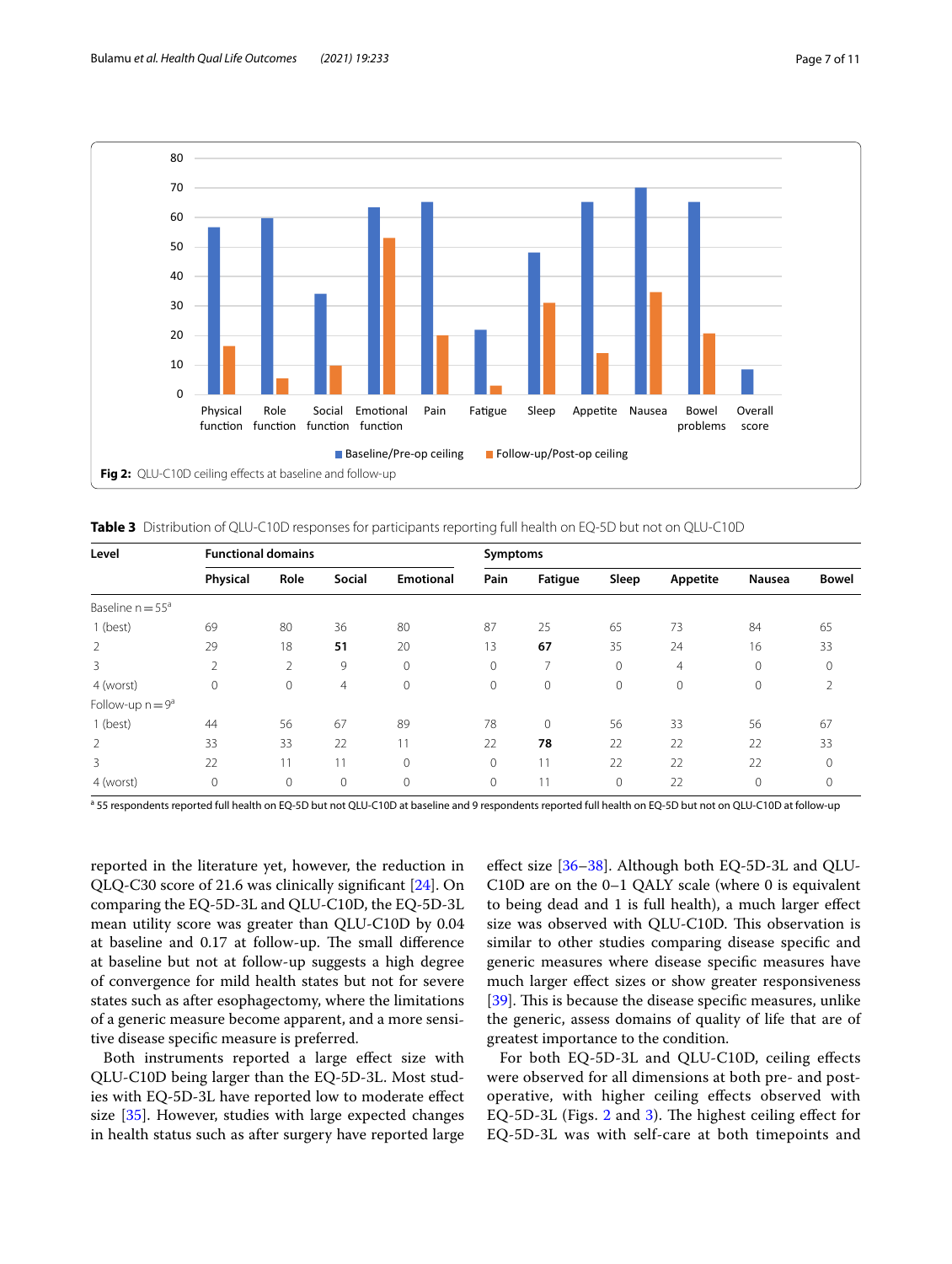|                           | <b>EQ-5D utility score</b> | <b>Mobility</b> | Self care | <b>Usual activities</b> | Pain/discomfort | Anxiety/depression |
|---------------------------|----------------------------|-----------------|-----------|-------------------------|-----------------|--------------------|
| QLU-C10D utility score    | 0.7138                     | $-0.4804$       | $-0.2754$ | $-0.5857$               | $-0.2402$       | $-0.4608$          |
| Function domains          |                            |                 |           |                         |                 |                    |
| Physical function         | $-0.5532$                  | 0.6022          | 0.3468    | 0.4594                  |                 | 0.2783             |
| Role function             | $-0.6132$                  | 0.4161          | 0.2535    | 0.6758                  | 0.1767          | 0.2668             |
| Social function           | $-0.5715$                  | 0.3075          | 0.2950    | 0.5387                  |                 | 0.3766             |
| <b>Emotional function</b> | $-0.6009$                  | 0.2474          |           | 0.3995                  |                 | 0.7113             |
| Symptom domains           |                            |                 |           |                         |                 |                    |
| Pain                      | $-0.3190$                  | 0.1886          |           | 0.1966                  | 0.5517          |                    |
| Fatigue                   | $-0.4716$                  | 0.3265          | 0.1755    | 0.4095                  |                 | 0.3155             |
| Sleep                     | $-0.3385$                  | 0.2567          | 0.1926    | 0.2763                  |                 | 0.3241             |
| Appetite                  | $-0.3470$                  | 0.2106          |           | 0.2769                  |                 | 0.3235             |
| Nausea                    | $-0.3790$                  | 0.1829          |           | 0.2721                  | 0.1746          | 0.3561             |
| Bowel problems            | $-0.2231$                  |                 |           |                         | 0.1990          | 0.2780             |

<span id="page-8-0"></span>

|  |  |  |  | <b>Table 4</b> Correlation between QLU-C10D and EQ-5D domains at follow-up |
|--|--|--|--|----------------------------------------------------------------------------|
|--|--|--|--|----------------------------------------------------------------------------|

Correlations between dimensions were explored using patient responses at follow-up (42 days after esophagectomy). Only signifcant correlations (at<0.05) are reported. Correlations were classified as very weak (r = 0-0.2), weak (r = 0.2–0.4), moderate (r = 0.4–0.7), strong (r = 0.7–0.9) or very strong (r = 0.9–1.0)



<span id="page-8-1"></span>the highest for QLU-C10D was nausea symptoms preoperative and emotional function after esophagectomy. Ceiling efects of the EQ-5D-3L have been reported in several patient populations but the levels observed here were higher than reported in other studies among similar populations [[40,](#page-11-25) [41\]](#page-11-26). In addition, the proportion reporting the best score for all dimensions (or full health) was much lower with the QLU-C10D at both timepoints. Yet patients reporting full health with EQ-5D-3L still reported problems when the disease-specifc measure was used, particularly with social function and fatigue at baseline and fatigue at after esophagectomy (Table  $4$ ). These two dimensions are among four key bolt-on dimensions that been suggested to the current EQ-5D classifcation system [[42](#page-11-27)]. Our fndings are similar to Lorgelly et al. [[9\]](#page-10-8) who showed that EQ-5D-3L was less sensitive to fatigue impairment when compared to the disease specifc EORTC-8D. Although EQ-5D-3L had a large efect size and demonstrated a clinically meaningful change in utility scores, the high ceiling effects suggest low discriminant ability. This means that the EQ-5D-3L is not as capable of identifying all or most of the change in HRQoL and distinguishing health states in this population. To address such ceiling efects generally experienced with EQ-5D-3L, a 5-level version of the instrument, EQ-5D-5L was developed [[43](#page-11-28)], however, no studies are available comparing it to the QLU-C10D as yet. In addition, increasing the number of response levels alone may not be sufficient to improve the sensitivity of EQ-5D if the key dimensions are not covered. In their analysis investigating gaps in the EQ-5D descriptive system (using the EQ-5D-5L) Chen and Olsen argue for an extended health state classifcation system that includes four bolt-on dimensions namely vitality, sleep, social relationships and community connectedness [\[42](#page-11-27)].

Strong correlations were observed between QLU-C10D and EQ-5D-3L utility scores. The EQ-5D utility score was moderately corelated with all functional domains but weakly correlated with the symptom domains of the QLU-C10D. This is not suprising as unlike QLU-C10D, the EQ-5D measures function and no cancer specifc symptom. As such, QLU-C10D is a preferred measure for application in clinical trials and studies in populations with cancer. Similar to other studies that have assessed convergent validity [[9](#page-10-8)], domains that assessed similar constructs showed a strong or moderate correlation such as emotional function and physical function on the QLU-C10D with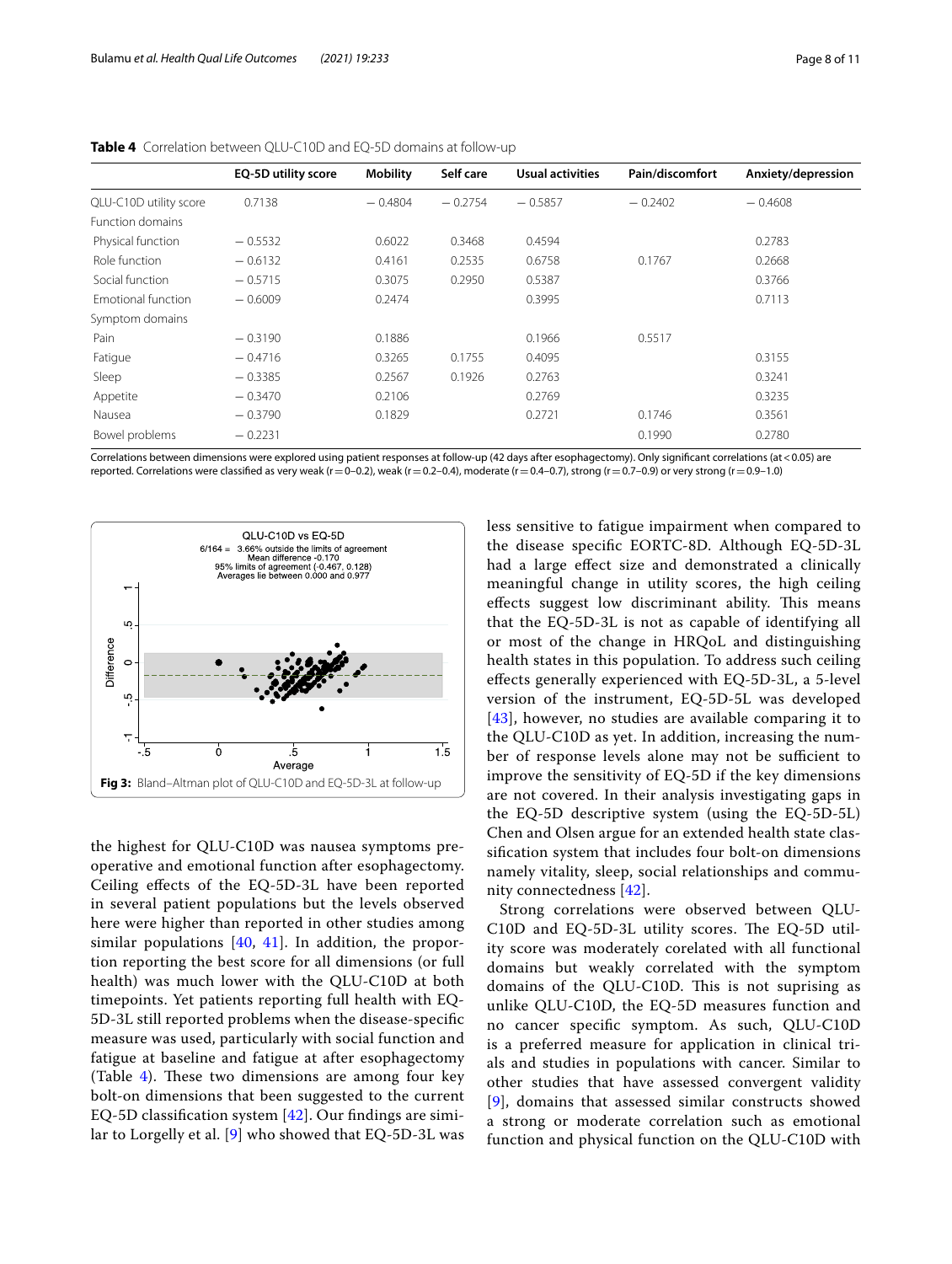anxiety/depression and mobility on the EQ-5D-3L respectively.

The limitation of our study is the reduced sample size which resulted from excluding nearly 41% of patients who participated in the original RCT. However, excluding these patients is unlikely to have impacted the results as there were no signifcant diferences in HRQoL outcomes between patients included in this analysis and those that were excluded.

From this analysis, both QLU-C10D and EQ-5D-3L are suitable for economic evaluations assessing interventions following esophagectomy. However, because the QLU-C10D is more responsive to change, QALYs calculated based on QLU-C10D utility scores should be used when comparing interventions in cancer. The variation in mean utility diferences from these 2 instruments (0.16 for EQ-5D-3L vs 0.29 for QLU-C10D) translates into a diference in the utility gained from each of them. Although such a diference in utility would normally be treated the same in modelling studies (and only reported in the sensitivity analysis), the choice of preference based instruments influences the CUA results  $[44]$  $[44]$ . The major implication is that a decision maker might potentially not fund a treatment strategy, based on a less sensitive tool, when in reality the treatment is worth funding. This is especially useful in clinical conditions like cancer, where the disease specifc measure is more sensitive and provides additional diferentiation between treatments [[9,](#page-10-8) [11\]](#page-10-10). For these studies the QLQ-C30 and subsequently QLU-C10D can be applied as a complement to but also as a substitute to the generic measure in assessing HRQoL. Developers of this algorithm have argued that in cases where the QLU-C10D utility scores are correlated with and as sensitive and responsive as those of the generic MAUIs, then QLU-C10D can substitute the generic MAUI [\[11](#page-10-10)]. However, using a generic measure, unlike the diseasespecifc measure, allows for generalisability and comparison of interventions between disparate populations. The generic utilities provide a benchmark comparison for decision-makers, such as PBAC and NICE who are charged with making allocative decisions across a range of pharmaceuticals or diseases within health systems. Yet where only the condition specifc utilities have been used, comparisons can still be made because they facilitate the calculation of QALYs which allows for these types of comparison to be made as outcomes are measured on a common QALY scale (although the content of the measures themselves may be quite diferent between generic and condition specifc measures).

Therefore, cognisant of requirements by policy makers to apply generic utility measures in cost efectiveness studies, the disease-specifc QLU-C10D could be used alongside the generic measures like EQ-5D-3L. Some studies have applied mapping algortihms where a disease specifc measure is mapped onto a generic measures [[45,](#page-11-30) [46](#page-11-31)]. However, mapping algorithms assume that the generic measure is sensitive to changes in the target population, an assumption that is rarely tested. They are also often of variable quality and can have poor prediction ability as a consequence  $[46, 47]$  $[46, 47]$  $[46, 47]$ . With the advent of condition specifc utility algorithms, it is now possible and preferable to calculate QALYs directly from the condition specifc measure. It is also notable that in Australia the EQ-5D is not mandated for use in economic evaluation studies (unlike NICE in the UK for example), so there are choices to be made and QALYs from condition specifc measures can still be used.

# **Conclusion**

The findings from this study suggest that the newer QLU-C10D is comparable to the more widely applied generic EQ-5D-3L. However, EQ-5D-3L may not be sufficient in isolation when assessing short-term HRQoL following esophagectomy and should be combined with a condition specifc measure. Cognisant of requirements by policy makers such as NICE in the UK and PBAC and MSAC in Australia to apply generic utility instruments in cost efectiveness studies, we recommend the application of a condition specifc utility instrument alongside the generic instrument. In this way the sensitivity of a costefectiveness assessment decision can be determined by considering utility estimates generated from both a condition specifc and a generic measure.

## **Abbreviations**

CEA: Cost efectiveness analysis; CUA: Cost utility analysis; EORTC: European Organization for Research and Treatment of Cancer; EORTC QLQ-C30: EORTC Quality of Life Questionnaire Core 30 item; EORTC QLU-C10D: EORTC Quality of Life Utility Measure-Core 10 dimensions; EORTC-8D: EORTC Eight dimensions: EQ-5D: EuroQol 5 dimensions: HRQoL: Health related quality of life; LQA: Limits of agreement; MAUIs: Multi-attribute utility instruments; MSAC: Medical Services Advisory Committee; NICE: National Institute for Health and Care Excellence; PBAC: Pharmaceutical Benefts Advisory Committee; QALYs: Quality adjusted life years; ES: Standard efect size; SRM: Standardized response mean.

# **Supplementary Information**

The online version contains supplementary material available at [https://doi.](https://doi.org/10.1186/s12955-021-01867-w) [org/10.1186/s12955-021-01867-w.](https://doi.org/10.1186/s12955-021-01867-w)

<span id="page-9-0"></span>**Additional fle 1**. Supplementary material

### **Acknowledgements**

# **The Australian Immunonutrition Study Group**

Louise A. Mudge<sup>1</sup>, Dr. Justin Bessell<sup>2</sup>, A/Prof Andrew Barbour<sup>3</sup>, Elizabeth A. Isenring<sup>4</sup>, Prof Ahmad Aly<sup>5</sup>, Dr. Stephen Archer<sup>6</sup>, A/Prof Mohammed Ballal<sup>7</sup>, Jessica Barbon<sup>8</sup>, Katie Benton<sup>9</sup>, Melissa Bond<sup>10</sup>, Melissa Berryman<sup>11</sup>, Dr. Tim Bright<sup>2</sup>, A/Prof Richard Cade<sup>12</sup>, Anna Cardamis<sup>11</sup>, Rosemary Carroll<sup>13</sup>, Kara Cashman14, Larissa Chan15, Brooke Chapman16, Sally Chapman17, Dr. Derek Chen<sup>6</sup>, Dr. Jacob Chisholm<sup>2</sup>, Wendy Davidson<sup>9</sup>, A/Prof Peter Devitt<sup>1</sup>, Dr. Cuong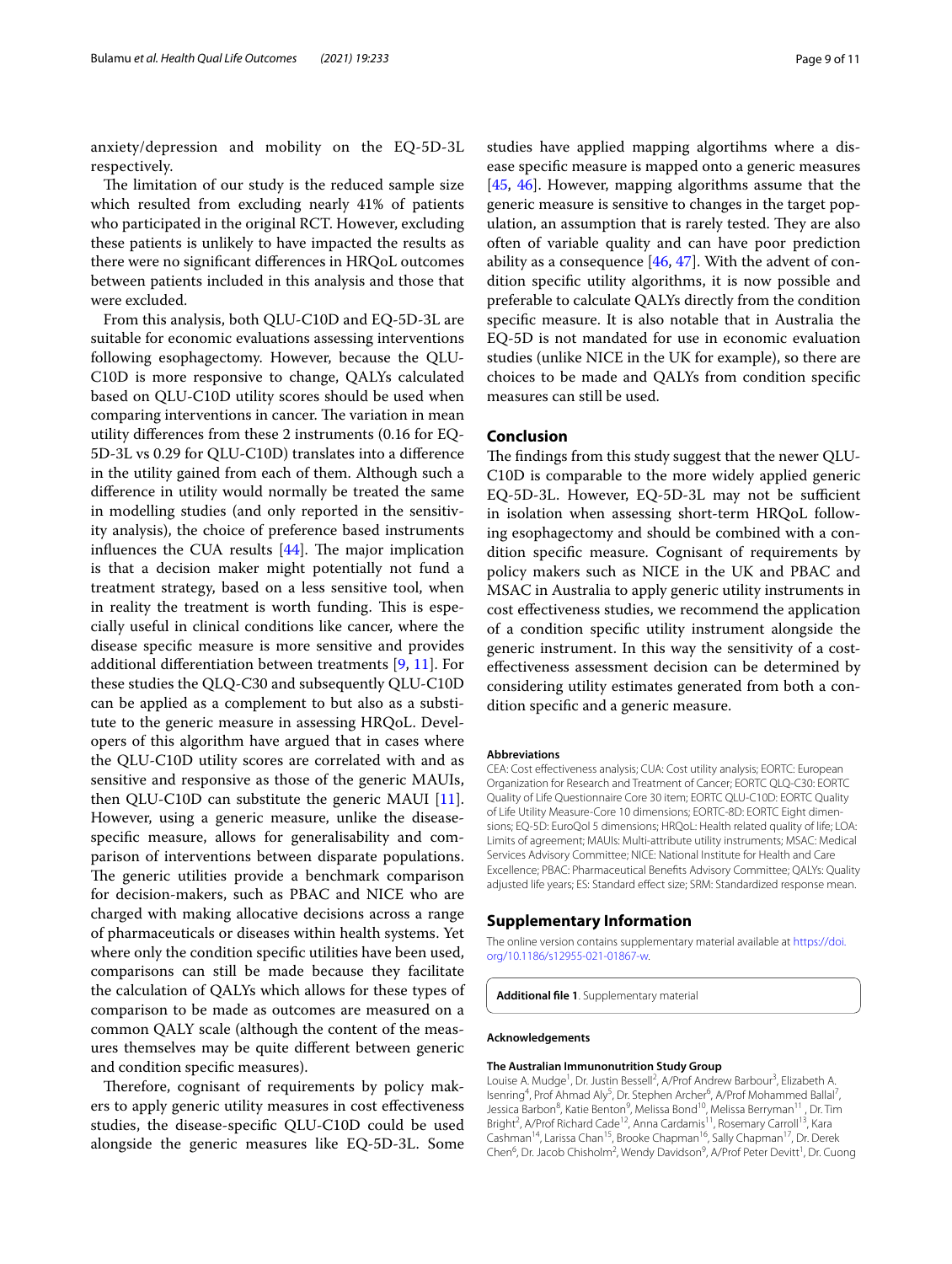Dong<sup>18</sup>, Ra'eesa Doola<sup>17</sup>, Suzanne Edwards<sup>14</sup>, Dr. Krishna Epari<sup>7</sup>, Maree Farley<sup>5</sup>, Julie Farrow<sup>19</sup>, Dr. Maree Ferguson<sup>9</sup>, Prof David Fletcher<sup>7</sup>, Kerry Forbes<sup>20</sup>, Katherine Fullerton<sup>19</sup>, Dr. Philip Game<sup>1</sup>, Dr. Susan Gan<sup>2</sup>, Prof David Gotley<sup>3</sup>, Belinda Gout<sup>16</sup>, Jodi Gray<sup>21</sup>, Susan Heaney<sup>19</sup>, Glyn G. Jamieson<sup>1</sup>, Dr. Mary Anne Johnson<sup>12</sup>, Megan Johnstone<sup>1</sup>, Dr. Sanjeeva Kariyawasam<sup>7</sup>, Prof Jonathan Karnon<sup>21</sup>, Amber Kelaart<sup>22</sup>, Liz Kellett<sup>8</sup>, Erin Kennedy<sup>16</sup>, Rhiannon Krane<sup>8</sup>, Sylvia Lemass<sup>9</sup>, Jenelle Loeliger<sup>22</sup>, Dr. Andrew Lord<sup>23</sup>, Prof John Ludbrook<sup>24</sup>, Catherine McFarlane<sup>17</sup>, Michelle McPhee<sup>11</sup>, Selena Yue-Xian Ooi<sup>10</sup>, Leonie Pearce<sup>16</sup>, Kate Pettigrew<sup>8</sup>, Emma Putrus<sup>10</sup>, Georgina Rassias<sup>10</sup>, Alison Shanks<sup>10</sup>, Dr. Jon Shenfine<sup>1</sup>, Emma Louise Smith<sup>8</sup>, Lorelle Smith<sup>1</sup>, Justin Singleton<sup>19</sup>, B. Mark Smithers<sup>3</sup>, Rebecca Lindstrom-Sowman<sup>19</sup>, Dr. John Spillane<sup>18</sup>, Liliana Sputore<sup>20</sup>, Belinda Steer<sup>22</sup>, Tom Sullivan<sup>14</sup>, Laisa Teleni<sup>9</sup>, Deb Tolcher<sup>17</sup>, Janine Thomas<sup>3</sup>, A/ Prof Sarah Thompson<sup>1</sup>, Tina Thorpe<sup>18</sup>, David I. Watson<sup>2</sup>, Cheryl Watterson<sup>19</sup>, Dr. Vanessa Wills<sup>13</sup>, Anita Wilton<sup>11</sup>, Kellie Wright<sup>16</sup>, Dr. Tim Wright<sup>13</sup>.

<sup>1</sup> Discipline of Surgery, The University of Adelaide; <sup>2</sup> Discipline of Surgery, College of Medicine and Public Health, Flinders University, Adelaide; <sup>3</sup>Discipline of Surgery, University of Queensland, Upper GI and Soft Tissue Unit, Princess Alexandra Hospital, Brisbane; <sup>4</sup>Faculty of Health Sciences and Medicine, Bond University, Brisbane; <sup>5</sup>Upper GI Surgery, Austin Health, Melbourne; <sup>6</sup>Discipline of Surgery, Royal Perth Hospital; <sup>7</sup>Department of Surgery, Freemantle Hospital and Health Services, Perth; <sup>8</sup>Dietetics and Nutrition, Flinders Medical Centre, Adelaide; <sup>9</sup>Nutrition and Dietetics, Princess Alexandra Hospital, Metro South Health, Brisbane; <sup>10</sup>Department of Clinical Dietetics, Royal Adelaide Hospital; <sup>11</sup>Dietetics, Box Hill Hospital, Eastern Health, Melbourne; <sup>12</sup>Upper GI Surgery, Box Hill Hospital, Eastern Health, Melbourne; <sup>13</sup>Surgical Services, John Hunter Hospital, Hunter New England Health, Newcastle; <sup>14</sup>Data Management and Analysis Centre, The University of Adelaide; 15Dietetics and Nutrition, Royal Perth Hospital; <sup>16</sup>Nutrition and Dietetics, Austin Health, Melbourne; <sup>17</sup>Nutrition and Dietetics, Mater Private Hospital, Brisbane; <sup>18</sup>Upper Gastrointestinal Service, Peter MacCallum Cancer Centre, Melbourne; <sup>19</sup>Department of Nutrition and Dietetics, John Hunter Hospital, Hunter New England Health, Newcastle; <sup>20</sup>Dietetic and Nutrition Department, Freemantle Hospital and Health Services, Perth; <sup>21</sup> Public Health, The University of Adelaide; <sup>22</sup> Nutrition and Dietetics, Peter MacCallum Cancer Centre, Melbourne; <sup>23</sup>St Andrew's Hospital, Adelaide;<br><sup>24</sup>Deceased

# **Authors' contributions**

NBB, RV, GC, JR and DIW were responsible for study conception, data analysis and interpretation of results. LAM, MBS, EAI, LS, GGJ and DIW were part of the Australian Immunonutrition Study Group, which was responsible for running the randomised control trial, data collection and reporting of the frst study. NBB, RV and GC wrote the frst draft and all co-authors contributed towards revising and editing the manuscript. All authors read and approved the fnal manuscript.

#### **Funding**

This study was funded by a National Health & Medical Research Council of Australia Competing Project Grant (627110). The trial was registered with the Australian New Zealand Clinical Trial Registry (ACTRN12611000178943) on the 15th February 2011. Professor Watson and Professor Ratclife received a Beat Cancer Hospital Research Package Grant which was funded by the Cancer Council of South Australia's Beat Cancer Project on behalf of its donors and the State Government of South Australia Department of Health, together with the support of the Flinders Medical Centre Foundation, its donors and partners. This Grant funded Dr. Norma Bulamu's and Dr. Gang Chen's salary.

# **Availability of data and materials**

The datasets used and/or analysed during the current study are available from the corresponding author on reasonable request.

# **Declarations**

#### **Ethics approval and consent to participate**

Ethical approval for the study was given by the Royal Adelaide Hospital Clinical Research Ethics Committee, and the ethics committees at each participating site. Patients were recruited from 11 major teaching hospitals undertaking oesophageal cancer surgery across Australia. Informed consent was obtained from all participants.

# **Consent for publication**

Not applicable**.**

# **Competing interests**

The authors declare that they have no competing interests.

#### **Author details**

<sup>1</sup> Flinders Health and Medical Research Institute, College of Medicine and Public Health, Flinders University, Adelaide, South Australia, Australia. <sup>2</sup> Department of Surgery, Flinders Medical Centre, Adelaide, South Australia, Australia. 3 <sup>3</sup> Centre for Health Economics, Monash Business School, Monash University, Melbourne, VIC, Australia. <sup>4</sup>Caring Futures Institute, College of Nursing and Health Sciences, Flinders University, Adelaide, South Australia, Australia. 5 Discipline of Surgery, The University of Adelaide, Adelaide, South Australia, Australia. <sup>6</sup> Upper GI and Soft Tissue Unit, Academy of Surgery, Princess Alexandra Hospital, Faculty of Medicine, University of Queensland, Brisbane, Australia. 7 <sup>7</sup> Faculty of Health Sciences and Medicine, Bond University, Brisbane, Australia. Department of Gastroenterology and Hepatology, Royal Adelaide Hospital, Adelaide, Australia.

# Received: 26 January 2021 Accepted: 17 September 2021

# **References**

- <span id="page-10-0"></span>Huang J, Koulaouzidis A, Marlicz W, Lok V, Chu C, Ngai CH, Zhang L, Chen P, Wang S, Yuan J, Lao X-Q, Tse SLA, Xu W, Zheng Z-J, Xie S-H, Wong MCS. Global burden, risk factors, and trends of esophageal cancer: an analysis of cancer registries from 48 countries. Cancers. 2021;13(1):141.
- <span id="page-10-1"></span>2. Arnold M, Soerjomataram I, Ferlay J, Forman D. Global incidence of oesophageal cancer by histological subtype in 2012. Gut. 2015;64(3):381–7.
- <span id="page-10-2"></span>3. Zhang Y. Epidemiology of esophageal cancer. World J Gastroenterol. 2013;19(34):5598–606.
- <span id="page-10-3"></span>4. Kim TJ, Lee KH, Kim YH, Sung SW, Jheon S, Cho SK, Lee KW. Postoperative imaging of esophageal cancer: what chest radiologists need to know. Radiographics. 2007;27(2):409–29.
- <span id="page-10-4"></span>5. Short MN, Aloia TA, Ho V. The infuence of complications on the costs of complex cancer surgery. Cancer. 2014;120(7):1035–41.
- <span id="page-10-5"></span>6. Khullar OV, Jiang R, Force SD, Pickens A, Sancheti MS, Ward K, Gillespie T, Fernandez FG. Transthoracic versus transhiatal resection for esophageal adenocarcinoma of the lower esophagus: a value-based comparison. J Surg Oncol. 2015;112(5):517–23.
- <span id="page-10-6"></span>7. Harris A, Bulfone L. Getting value for money: The Australian experience. In: Jost TS (ed) Health care coverage determinations: an international comparative study. Maidenhead: Open University Press, McGraw-Hill International. 2004
- <span id="page-10-7"></span>National Institute for Health and Care Excellence. Guide to the methods of technology appraisal 2013. In NICE (Ed) 2013.
- <span id="page-10-8"></span>Lorgelly PK, Doble B, Rowen D, Brazier J. Condition-specific or generic preference-based measures in oncology? A comparison of the EORTC-8D and the EQ-5D-3L. Qual Life Res. 2017;26(5):1163–76.
- <span id="page-10-9"></span>10. Teckle P, Peacock S, McTaggart-Cowan H, van der Hoek K, Chia S, Melosky B, Gelmon K. The ability of cancer-specifc and generic preference-based instruments to discriminate across clinical and self-reported measures of cancer severities. Health Qual Life Outcomes. 2011;9:106–106.
- <span id="page-10-10"></span>11. King MT, Costa DS, Aaronson NK, Brazier JE, Cella DF, Fayers PM, Grimison P, Janda M, Kemmler G, Norman R, Pickard AS, Rowen D, Velikova G, Young TA, Viney R. QLU-C10D: a health state classifcation system for a multi-attribute utility measure based on the EORTC QLQ-C30. Qual Life Res. 2016;25(3):625–36.
- <span id="page-10-11"></span>12. Rowen D, Brazier J, Young T, Gaugris S, Craig BM, King MT, Velikova G. Deriving a preference-based measure for cancer using the EORTC QLQ-C30. Value Health J Int Soc Pharmacoecon Outcomes Res. 2011;14(5):721–31.
- <span id="page-10-12"></span>13. Brazier J, Ratclife J, Salomon AJ, Tsuchiya A. Methods for obtaining health state values: generic preference based measures of health and the alternatives. In Measuring and valuing health benefts for economic evaluation (pp 175–256). New York: Oxford University Press. 2007